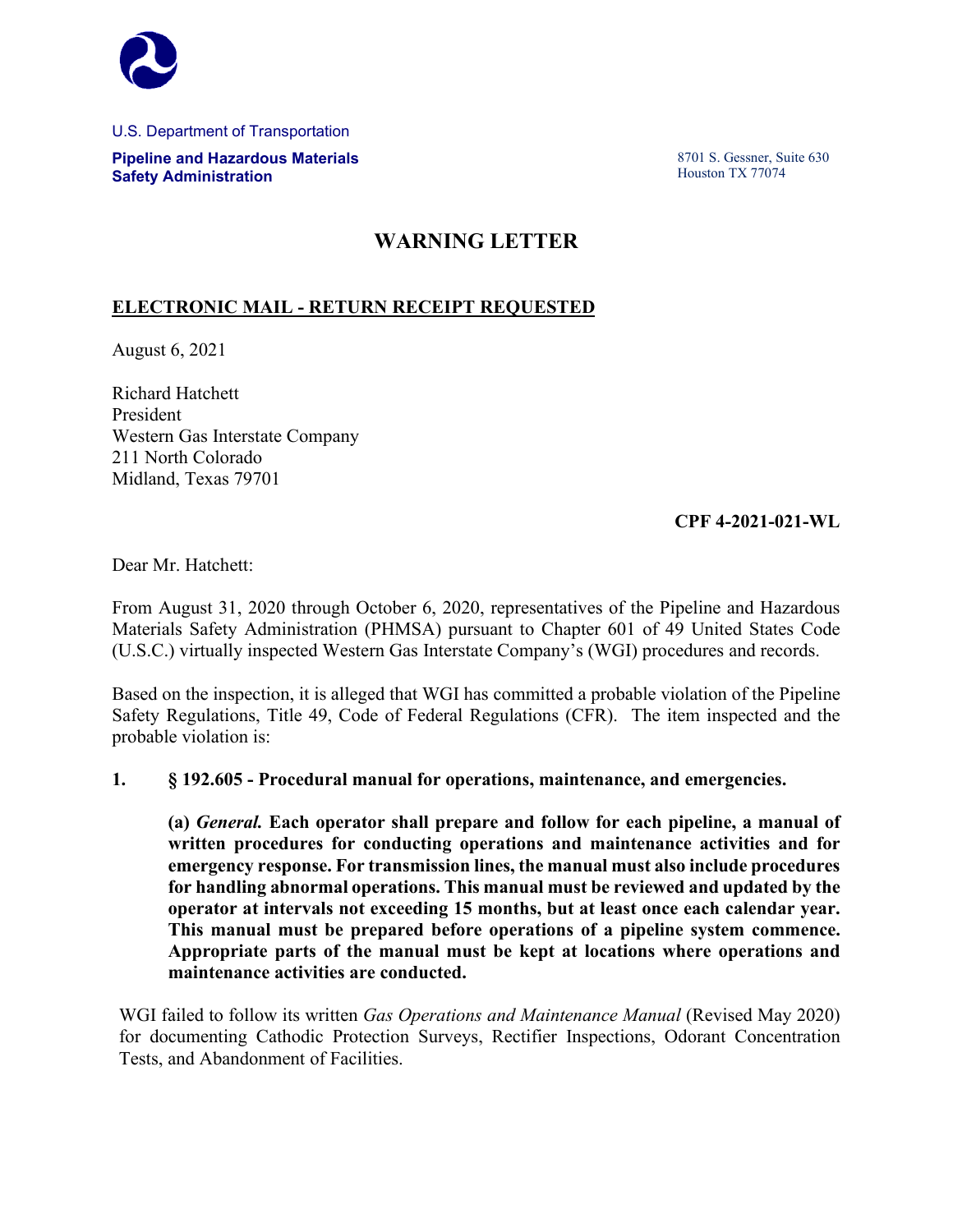PHMSA reviewed WGI's Cathodic Protection Annual Survey Report and discovered that no cathodic protection readings were recorded for the B-100 Hinchey Test Station in the calendar year 2019. WGI explained that the B-100 Hinchey Test Station had no readings due to a damaged or defective test lead repaired on October 1, 2020. WGI failed to follow its *Gas Operations and Maintenance Manual, Remedial Action to Correct Deficiencies, P-192.465(d)* (Revised: May 2012) procedure*,* which requires "Upon the discovery of a cathodic deficiency that cannot be corrected onsite, immediately contact the District / Division Manager" and "Remedial action will be started and documented using F-192.465(d)." WGI could not provide this documentation at the time of the inspection.

Second, WGI failed to follow its *Gas Operations and Maintenance Manual, P-192.465(b), Inspect/Test/Repair Rectifier* (Revised: May 2019) procedures using the appropriate forms to document and record rectifier readings. WGI recorded its inspections from calendar years 2015 through 2020 in a spreadsheet rather than the correct form, WTG-1200 Rectifier Inspection, as stated in its O&M procedure P-192.465(b).

Third, WGI failed to follow its *Gas Operations and Maintenance Manual, P-192.625, Odorization of Gas* (Revised: May 2016*)* procedure using the appropriate forms to document and record odorant usage and concentration reports for the Beaver District. PHMSA inspectors found that WGI's Odorant concentration test results were not documented correctly utilizing WTG Form F-1303, as stated in its O&M procedure P-192.625. In addition, WGI did not maintain Odorant usage test reports for accuracy and completeness on WTG Form F-1301 for calendar years 2019 and 2020.

Fourth, WGI failed to maintain records of abandonment or deactivation of pipelines and facilities as required by § 192.709(c). WGI indicated that the abandonment of the pipeline segments was performed but failed to follow its *Gas Operations and Maintenance Manual, P-192.727, Abandonment or Inactivation of Facilities* procedure by using Form F-192.727. The following records were not provided for the abandonment of segments:

- 2016 WGI East Line, Texhoma, Texas & Oklahoma Re-route abandoned approximately 1.95 miles of 6" steel pipeline;
- 2016 WGI East Line, Tyrone, Oklahoma HWY 54 Road Expansion abandoned approximately 2.4 miles of 4-inch steel pipeline; and
- 2019 WGI West Line, Stratford, Texas Re-route abandoned approximately 0.85 miles of 6-inch and 2.13 miles of 4-inch steel pipelines.

In each of the above-referenced instances, WGI failed to follow its *Gas Operations and Maintenance Manual* procedures to document work performed.

Subsequent to the inspection, PHMSA requested that WGI submit evidence to reflect the information was transferred to the appropriate forms. WGI provided documentation related to cathodic protection, rectifier readings, and odorization in the correct format; however, the requested abandonment records were not provided.